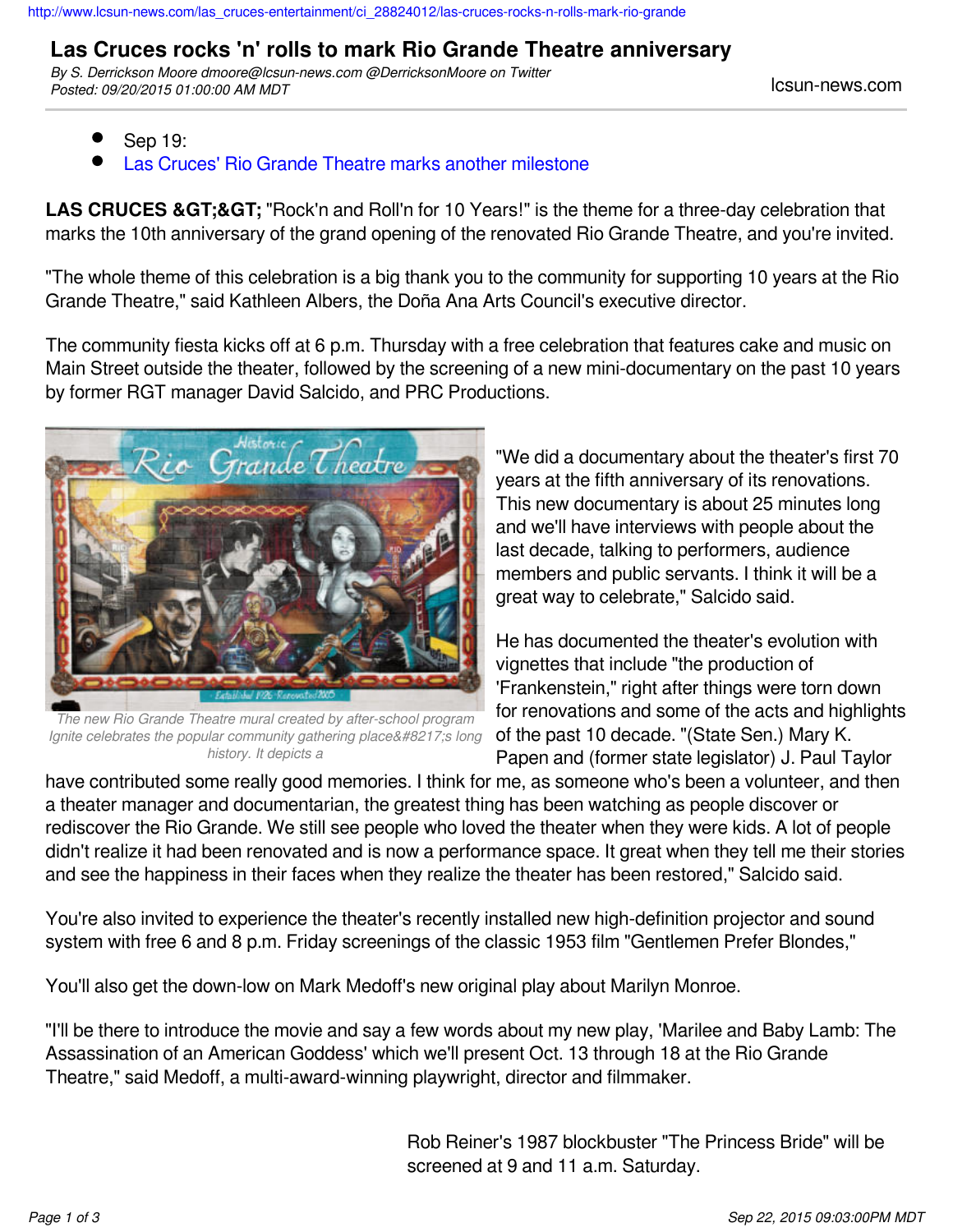[http://www.lcsun-news.com/las\\_cruces-entertainment/ci\\_28824012/las-cruces-rocks-n-rolls-mark-rio-grande](http://www.lcsun-news.com/las_cruces-entertainment/ci_28824012/las-cruces-rocks-n-rolls-mark-rio-grande)



*A historic shot shows the Rio Grande Theatre in its early days. The theater first opened in 1926 and has weathered earthquakes, a fire and hard economic*

"Those attending are invited to bring Price's milk caps and cartons for free admission, just like the good old days," Albers said.

Highlight of the event will be a retro-rocker's delight: a \$60 per person Saturday benefit gala that begins with a 5:30 p.m. rock 'n' roll-themed dinner outside the theater on Main Street, "complete with a spill-proof commemorative cup so drinks can be taken inside the theater for the first time in almost two decades," Albers said.

The 7 p.m. Saturday dinner will be followed with performances by "Remember Then," of Las Cruces, and a Las Vegas show, "A Salute To The Platters with Elmer Armstrong," an award ceremony, dessert and music.



A Las Vegas tribute group, & *guot*; Salute to the Platters with Elmer Armstrong" will appear at a benefit *dinner and show that also features Las*

The Platters tribute commemorates 1950 superstar quintet Tony Williams, David Lynch, Paul Robi, Herbert Reed and Zola Taylor. The "salute" group features Elmer Armstrong, who's been with the group since 1989 and took over lead tenor chores after Robi's death, plus Larry Tate, Kathy Celsy and Lavan Davis.

The original Platters sold more than 100 million records, including enduring classic hits like "Only You," "The Great Pretender," "Twilight Time," "Smoke Gets In Your Eyes" and "My Prayer."

For more information about the Rio Grande Theatre's anniversary celebration, or to purchase tickets for the Saturday evening dinner and performances, visit [riograndetheatre.com](http://riograndetheatre.com) or call 575-523-6403.

S. Derrickson Moore may be reached at 575-541-5450.

## **If you go**

**What:** Rio Grande Theatre Renovation 10th Anniversary

**When:** Thursday through Saturday

**Where:** Rio Grande Theatre, 211 N. Main St.

**Highlights:** 6 p.m. Thursday cake, music mini-documentary, 6 and 8 p.m. Friday screenings of "Gentlemen Prefer Blondes," 9 and 11 a.m. Saturday screenings of "The Princess Bride"

**How much:** Screenings, opening celebration free

**Plus:**

## **Gala Dinner & Show Benefit**